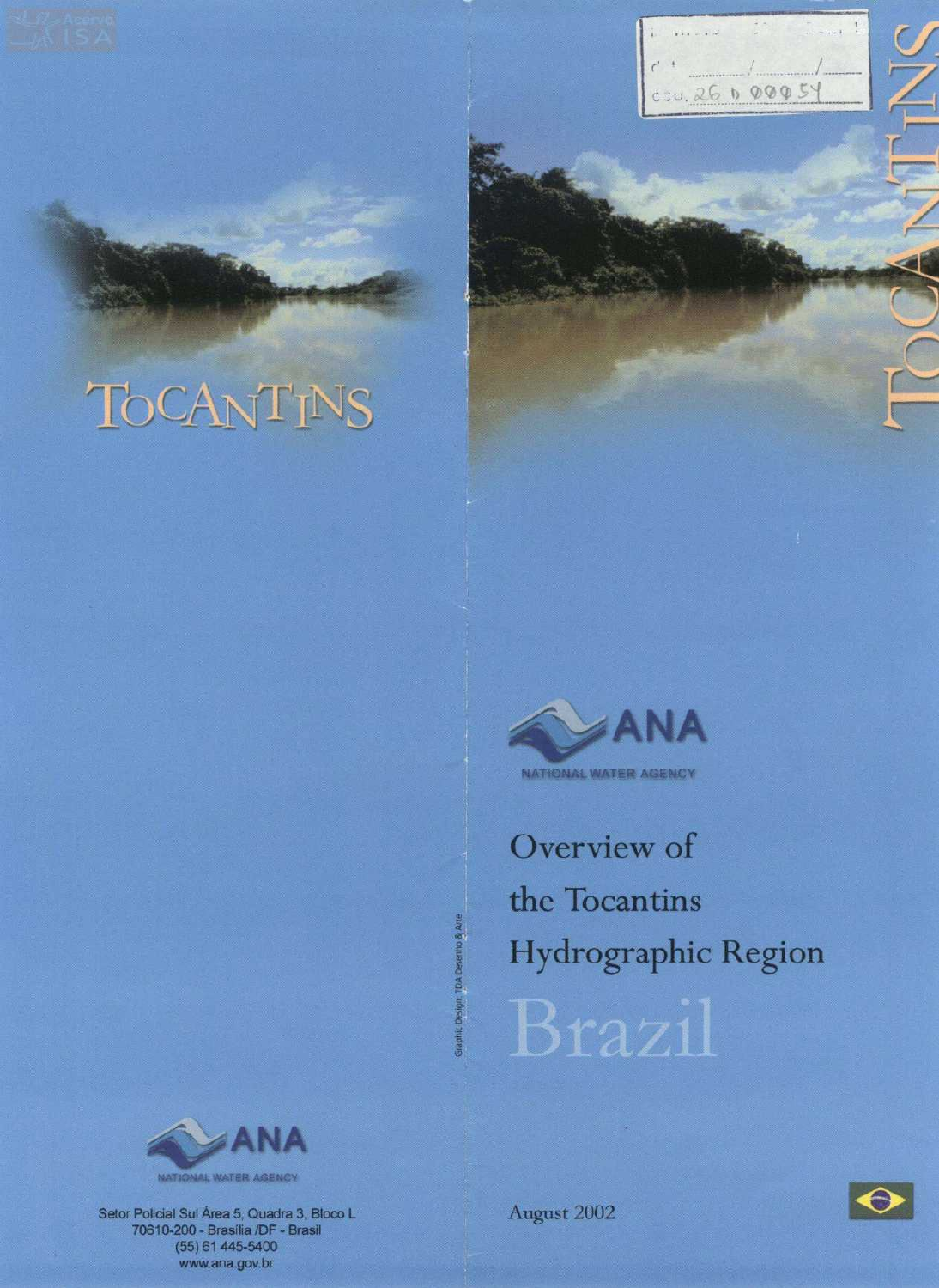President of Brazil Fernando Henrique Cardoso Mínister **of** the Environment José Carlos Carvalho

National Water Agency Board of Directors [erson Kelman - President Benedito Braga Ivo Brasil Dilma Seli Pena Pereira **Marcos Freitas** 

General Secretary **Bruno Pagnoccheschi** 

Attorney General Rodrigo Pereira de Mello

Chief of Staff Pauliran Resende

Internai Affairs **Paulo Ricardo** Grazziottn **Gomes** 

Superintendency for Water Resources Planning João Gilberto Lotufo Conejo

Superintendency for Grants and Charges **Francisco Lopes Viana** 

Superintendency for Institutional Articulation Jair Sarmento da Silva

Superintendency for Water and Soil Conservation **Antônio Felix Domingues** 

Superintendency for Supervision **Gisela Damm Forattini** 

Superintendency for Multiple Uses Joaquim Guedes Corrêa Gondim Filho

Superintendency for Hydrological Information Valdemar Santos Guimarães

Superintendency for Tcchnology and Training José Edil Benedito

Superintendency for Administration and Finances Luis André Muniz

Technical Coordination: João Gilberto Lotufo Conejo

Team Members (ANA): Bolivar Antunes **Matos**  João Augusto Bernaud Burnett José Luiz Gomes Zoby Marcelo Pires da Costa Nelson Neto de Freitas **Nilo Nunes**  Osman Fernandes da Silva Raimundo Alves Lima Filho

### **Tocantins Hydrographic Region**

The Tocantins Hydrographic Region is of great importance to the country, due to the expansion of the agricultural front, especially with regard to the cultivation of grains, beans and seeds.

The following information aims to present an overview of the region regarding the socio-economic aspects, water use and availability and basic sanitation indicators, in addition to a summary of the current issues regarding the use of water resources and aims for the future.

### **Figure 1 The Tocantins Hydrographic Area**



### **General Characterization**

The Tocantins hydrographic region (Figure 1) occupies an area of 943,006  $km<sup>2</sup>$  (11% of national territory) and encompasses the states of Goiás (26.8%), Tocantins (34.2%), Pará (20.8%), Maranhão (3.8%), Mato Grosso (14.3%) anel the Distrito Federal (0.1%). A significant part lies in the Central-West of Brazil, beginning at the springs of the Araguaia and Tocantins rivers and their confluence, and from there, along its lower reaches, through the North, up to its estuary.

Some 7.7 million people inhabit the hydrographic region (4.6% of the country's population), wíth 73.0% being situated in urban arcas. Thc population density of the hydrographic region is 8.3 inhabitants/km<sup>2</sup>, far lower than the demographic density of the country (19.8 inhabitants/km<sup>2</sup>).

The urban network of the Tocantins Hydrographic Region is extremely fragmented, as local authorities with populations up to 5,000 inhabitants predominate, corresponding to 54.3% of the total number of urban centres, but housing only 13% of the urban population of thc region. Amongst thc main cities are Belém (PA) (1,280,614 inhab.), Imperatriz-MA (230 thousand), Marabá-PA (168 thousand), Palmas-TO (137 thousand) anel Araguaína-TO (1 I 3 thousand),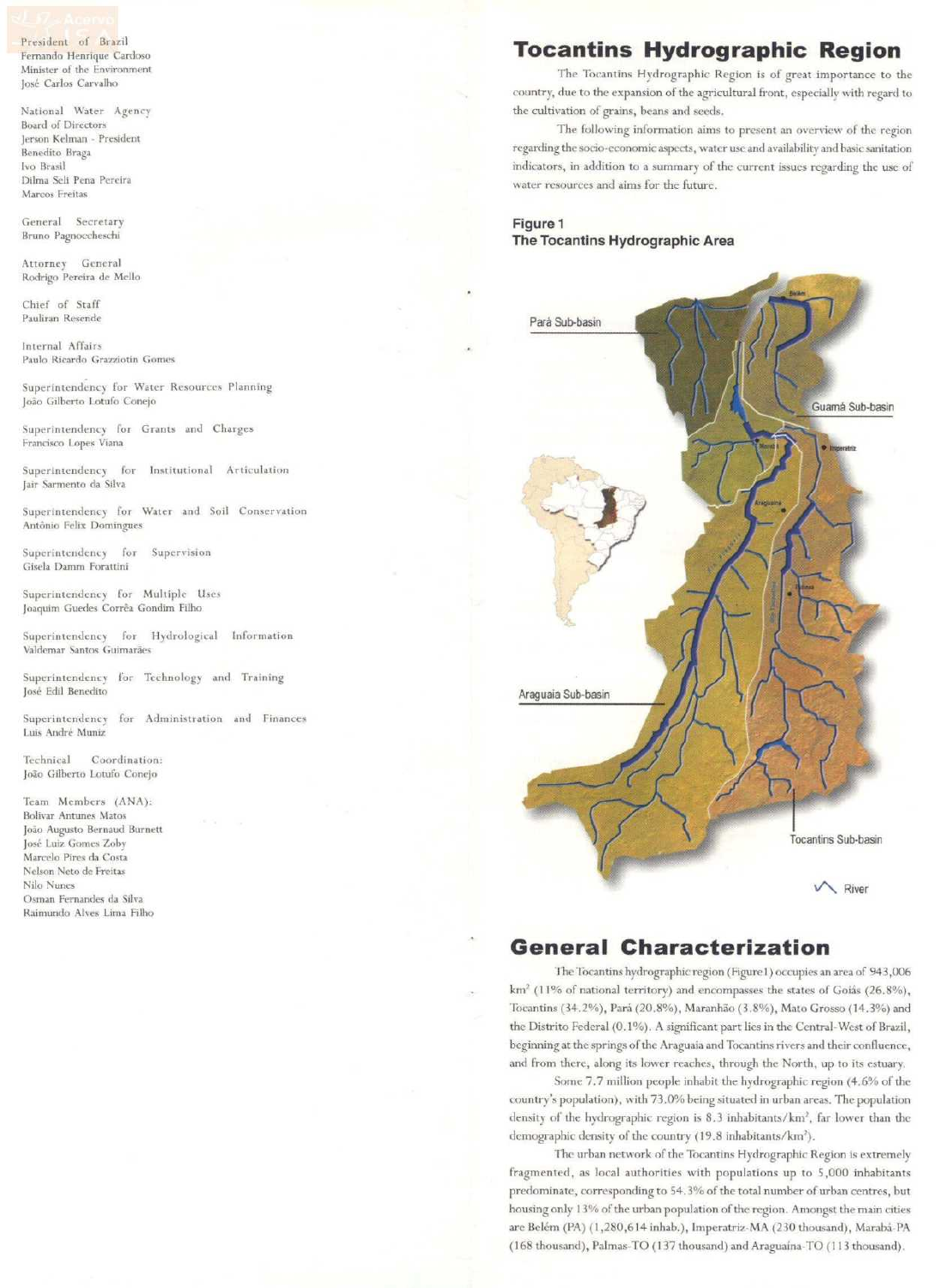**Denotes the data concerning the urban and rural population and the rate of urbanisation** 

|              | <b>Population (inhabitants)</b> |           |           |                     |  |  |
|--------------|---------------------------------|-----------|-----------|---------------------|--|--|
| Sub-basin    | Urban                           | Rural     | Total     | Urbanization<br>(%) |  |  |
| Tocantins    | 2,193,301                       | 777,912   | 2,971,213 | 73.8                |  |  |
| Araguaia     | 757,894                         | 337,124   | 1,095,018 | 69.2                |  |  |
| Rio Pará     | 114,328                         | 198,692   | 313,020   | 36.5                |  |  |
| Rio Guamá    | 2.624.833                       | 784.081   | 3,408,914 | 76.9                |  |  |
| <b>TOTAL</b> | 5,690,35                        | 2,097,810 | 7.788.166 | 73.0                |  |  |

Most of the population is concentrated in the sub-basins of the Guamá and Tocantins rivers, The hydrographic region comprises 397 municipalities.

The entire hydrographic region is situated in the tropical climate zone. The average annual temperature is 26°C. The rainy season occurs between October and March, with the rest of the year witnessing a dry season. Rainfall increases from the south to the north, with the annual average being 1 , 72 1 mm, reaching 2,300 mm in the northern part of the hydrographic region. The average annual evaporation in the region is 1,250 mm.

The Amazon Rainforest, to the north, and Cerrado (Savanna), in the remaining area, biornes are present in the Tocantins Hydrographic Region. Deforestation of the region intcnsiíied from thc 70's, with the construction of the Belém-Brasília highway, the Tucuruí hydroelectric power station and expansion of agriculture and cattle farming and mining. Currently, most deforestation is caused by the timber industry in the states of Pará and Maranhão.

With respect to the socio-economic indicators, the infant mortality rate presents the following values (per thousand live births) in the states which compose the hydrographic region: Distrito Federal (22.24), Goiás (24.65), Mato Grosso (27.03), Tocantins (32.71), Pará (34.43) anel Maranhão (52.79), with thc national average being 33,55.

The GDP *per capita* in the states which make up the hydrographic region is (in RS): Maranhão (1,402), Tocantins (1,832), Pará (2,705), Goiás (3,603), Mato Grosso (4,695), Distrito Federal (10,935). Only the GDPper capita of Distrito Federal is greater than the national averagc (RS5, 740).

The Human Development Index (HDI) in the states which make up the region is: Maranhão (0,547), Tocantins (0,587), Pará (0,703), Mato Grosso (0,767), Goiás (0,786), Distrito Federal (0,869). The national HDI value is 0,830.

With respect to basic sanitation indicators, only the state of Pará has a percentage of urban households connected to the sewage collection systems which falls below the national average  $(52,5%)$ , (Table 2). The water supply level varies greatly, with values ranging from 0.8% (Tocantins) to 89.7% (Distrito Federal). Thc urban sewage treatrnent percentages range from 0.7% (PA) to 45.9% (DF), with only Distrito Federal presenting a value above the national average (20.7%).

The high hydroelectric potential of the region as well as its location to the consumer markets of the Northeast region, puts the Tocantins Hydrographic Region in pole position for the deployment of hydroelectric projects. The actual hydroelectric potential in thc states of the hydrographic region is (in kW): Goiás (7,375,398), Pará (4,031,540), Tocantins (427,300), Mato Grosso (366,398), Maranhão (237,300), Distrito Federal (26,000).

Mining is of great importance to the economy of the region, especially in Carajás, in Pará, as around 50% of the country's gold production is from the hydrographic region in addition to the majority of national reserves of asbestos (92%), copper (88%), nickel (86%), bauxite (82%), iron (64%), mangancse (60%), silver (21%) and cassiterite (28%).

### **Table 2 Sanitation lndicators for urban households**

| <b>State</b>     | <b>Water supply</b><br>$(% \mathcal{L}_{0}^{\infty})$ | Sewerage<br>(% pop.) | Sewerage (%) |  |  |
|------------------|-------------------------------------------------------|----------------------|--------------|--|--|
| Tocantins        | 0, 8                                                  | 75.6                 | 1,7          |  |  |
| Pará             | 2,4                                                   | 47,7                 | 0,7          |  |  |
| Maranhão         | 9,2                                                   | 58,9                 | 1,9          |  |  |
| Mato Grosso      | 16.9                                                  | 72,9                 | 13.8         |  |  |
| Goiás            | 40.1                                                  | 80,1                 | 10,3         |  |  |
| Distrito Federal | 89.7                                                  | 92.4                 | 45.9         |  |  |
| <b>Brasil</b>    | 89.2                                                  |                      | 20,7         |  |  |
|                  |                                                       |                      |              |  |  |

### **Water Availability and Use**

The Tocantins River rises in the Goiás Planalto (tableland), at about 1 OOOm altitude, and is formed by thc Almas and Maranhão rivers. Amongst its main tributaries, up to the conlluence with the Araguaia ríver, are the Bagagem, Tocantinzinho, Paraná, dos Sonos, Manoel Alves Grande and Farinha rivers, on the rigbt bank, and the Santa Teresa River on the left bank. lts main tributary is the Araguaia (2,600 km in length), in which lies thc ísland of Bananal, the largest river island in the world (350 km in length and 80 km wide). After the confluence with the Araguaia River, the Itacaúnas River, on the left bank, is the main river. The total length of the Tocantins River is 1,960 km, with its mouth being located at tbe Baía de Marajó bay, into which the Pará and Guamá rivers also flow.

The Tocantins Hydrographic Region is divided into four sub-basins (Figure 1):

• Tocantins: total arca of391,078 km' (41.5% of thc hydrographic region). This corresponds to the section of thc Tocantins River, from its headwaters to the confluence with the Araguaia River,

• Araguaia: total area of 358,125 km<sup>2</sup> (38% of the hydrographic region). This corresponda to the total basin of the Araguaia River, from the heaclwaters to its firth on the Tocantins River,

> • Pará River: total area of89,394 km' (9.5% of the hydrographic region). • Guamá River: total area of 104.408 km' (11 % ofthehydrographic region).

The Tocantins River records a mean discharge rate of  $13,598$  m<sup>1</sup>/s ( $9\%$ of the national total) and a specific discharge rate of 14.41/s/km<sup>2</sup>. The sub-basins have the following specific discharge rates: Tocantins (11l/s/km<sup>2</sup>), Araguaia (16 l/s/km2 ), Pará (171/s/km2) and Guamá (211/s/km' ).

Groundwater is important in the northeast rcgion of Goiás (valley of the Paraná River, São Francisco Province), where the volcanic rock forms a poor standard of river capillarity, favoring a relative abundance of groundwater resources, with hard water prevailing. In the southwest region of Goiás, the use of groundwater from the Paraná province has risen gradually, both for the incipient industrial activity and for crop and pasture lands.

The current situation of the Tocantins Hydrographic Region in terms of availability and demand is laid out in Table 3, in which it can be seen that the subbasins of the Tocantins and Araguaia rivers present the highest total demands, mainly for irrigation purposcs.

In average and annual terms, the total demand for water in the hydrographic region does not exceed 1% of the average availability, indicating that in general the conllicts on water use that exist do not refer to quantitativc issues, thanks to the plentiful abundance of surface waters.

Human demand is  $12.06 \,\mathrm{m}^3/\mathrm{s}$  (10% of total demand), and around half of it is concentrated in the sub-basin of Guamá, which possesscs the most populous city of the hydrographic region, Belém, with 1.28 million inhabitants.

Industrial Demand is not significant, as most of the factories are smallscale operations, in the areas of metallurgy, food, timber processing, furniture, leather, dairy products, ccramics and others. There are also some factories that produce cellulose and its derivates, in addition to beef and pork processing facilities. Industrial demand is estimated at  $2.0 \text{ m}^3/\text{s}$ , which corresponds to 2% of the hydrographic region's total.

lrrigation Demand is 93.49 m<sup>3</sup>/s (81% of total demand) and is concentrated in the sub-basins of Tocantins and Araguaia, going to flood rice croplands. The potentially irrigable area (by flooding or otherwise) is estimated at more than 2.5 million hectares. The livestock demand is 7.79 m<sup>3</sup>/s (7% of total demand).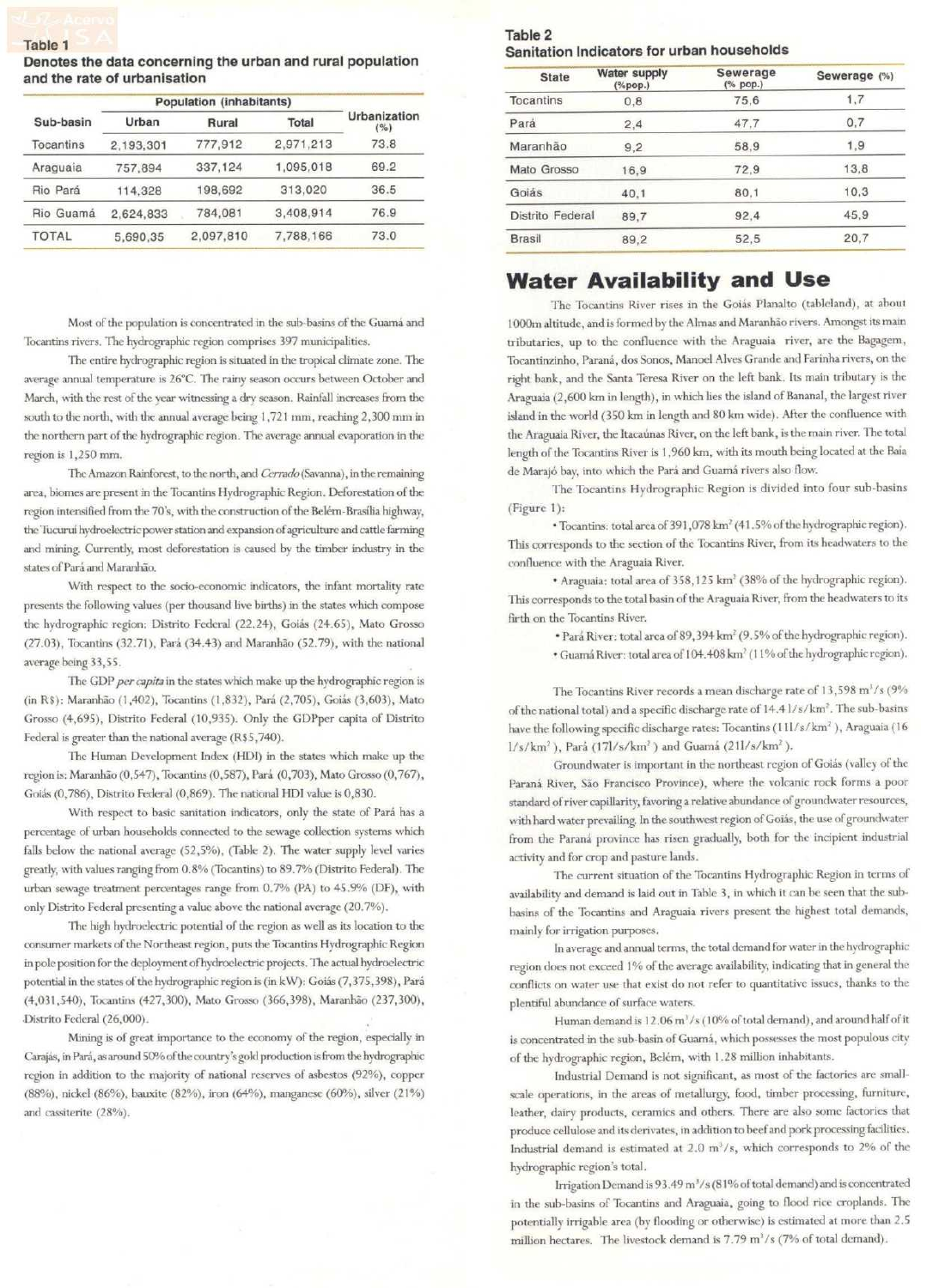## **Tocantins Hydrographic Region - Priority Aspects**



### **Priority Aspects**

- To evaluate and implement steps that will minimize the impact of mining on the quality **of** the **rcsources**
- To define and implement a program for controlling the erosion and suitable management of the soil, thereby minimlzing the contaminatíon brought about by widespread sources, particularly in the springs
- To implement and/or improve the treatment systems of waste water originating from abattoirs and chilling centers and evaluate their impact
- **To implement the Tocantins-Araguaia waterway in harmony with environmental conservation**
- To optimize the usage of water in irrigation and define economically feasible areas in the hydrographic region
- To improve the efficiency of the distribution systems, thereby minimizing the losses in the **watcr supply systems and implement domestic sewage treatment systems**
- To develop the hydroelectrical energy potential through new projects, making environmental preservation compatible with multiple usage and integrating local and regional developrnent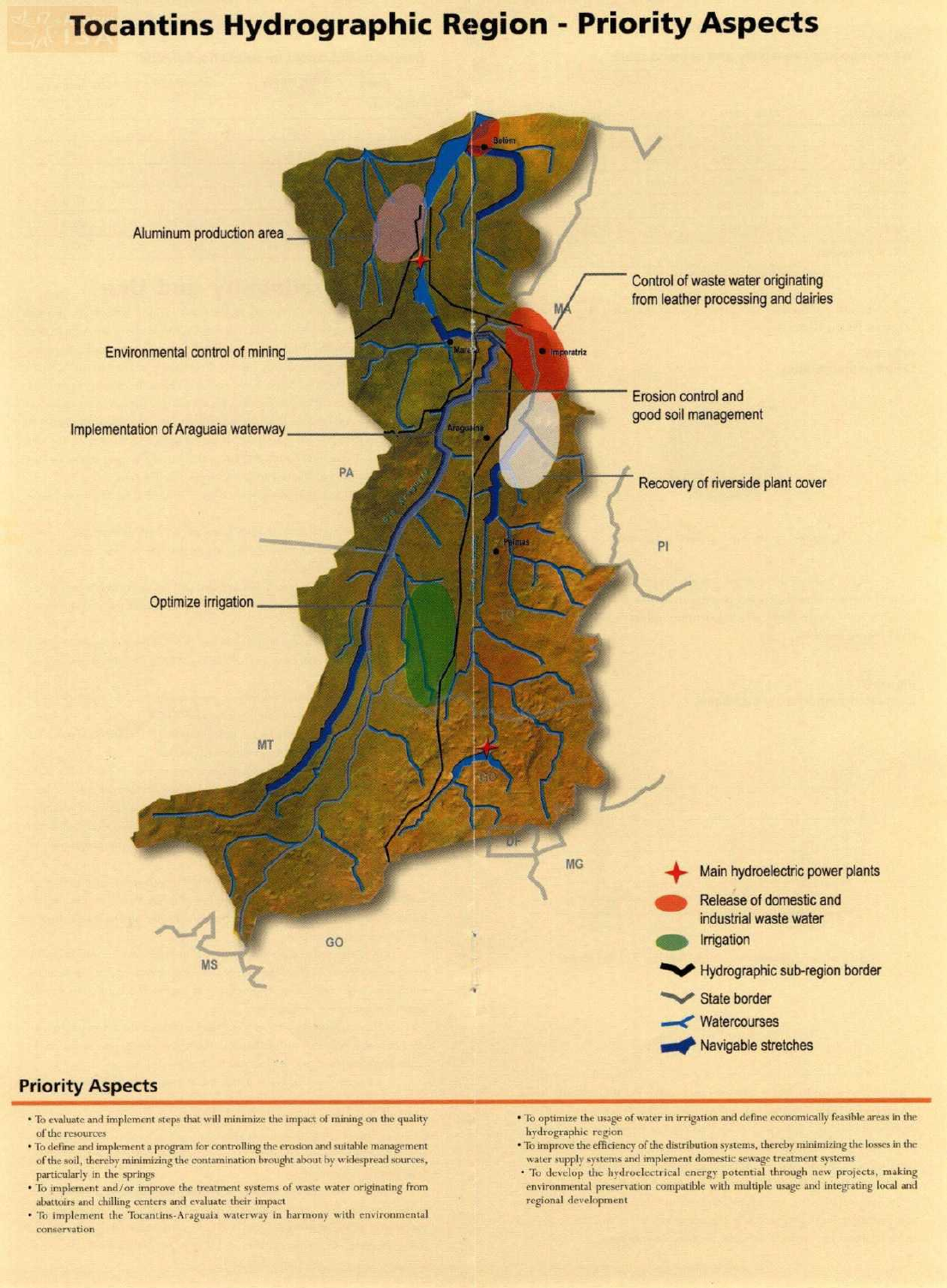### **Table 3 Water resource availability and demand table**

| Sub-basin        | Area (km <sup>2</sup> ) | $P$ (mm)              | $E$ (mm) | $Q(m^3/s)$ | Demand $(m^3/s)$ |            |           |            | Discharge <sup>*</sup> (%) |                          |
|------------------|-------------------------|-----------------------|----------|------------|------------------|------------|-----------|------------|----------------------------|--------------------------|
|                  |                         |                       |          |            | Human            | Irrigation | Livestock | Industrial | Total                      |                          |
| Tocantins        | 391,078                 | 1,605                 | 1,259    | 4,290      | 3.07             | 22.21      | 3.90      | 0.00       | 29.18                      | 0.7                      |
| Araguaia         | 358,126                 | 1,739                 | 1,246    | 5.596      | 1.90             | 29.18      | 2.62      | 0.00       | 33.69                      | 0.6                      |
| Rio Pará         | 89,394                  | 2,400                 | 1,864    | 1,520      | 0.42             | 0.00       | 0.69      | 0.00       | 1.11                       | 0.07                     |
| Rio Guamá        | 104,408                 | 2.437                 | 1,775    | 2,192      | 5.84             | 42.10      | 0.58      | 2.00       | 50.52                      | 2.3                      |
| Total            | 943,006                 | 1,721                 | .266     | 1,598      | 12.06            | 93.49      | 7.79      | 2.00       | 114.5                      | 0.8                      |
| % of the country | 11                      | $\tilde{\phantom{a}}$ | ٠        | 9          | 3                |            |           |            | 5                          | $\overline{\phantom{a}}$ |

*P* - precipitation; *E* - evapotranspiration; *Q* - discharge rate

Figure 2 illustrates the distribution of the water demand in the Tocantins Hydrographic Region.

### **Figure2 Demand distribution**



Figure 3 shows the dcmand distribution by sub-basin, where it can be secn that the highest demand is concentrated in the sub-basins of thc Tocantins and Araguaia rivers, which present the highest demand for irrigation and livestock watering.

### **Figure3 Demand distribution by sub-basin**



The region boasts more than 300 species of fish and has enjoycd a significant increase in fishing tourism, particularly on the Araguaia River, which could lead to sustainable economic development for the region. The deployment of basic infrastructure, with the construction of waterway stations and seafront urbanization, may develop thc sector. The multiple use of the lakes of the Tucuruí and Serra da Mesa hydroelectric power stations for tourist purposes. Fishing is also an important activity for the riverside and indigenous populations, and supplements subsistence farming, extractivist and hunting activities. Protecting the water rcsources and the ecological equilibrium of thc rivers is esscntial to these activities.

One of the main hydroelectric projects is the Tucuruí power plant, which has a final potential of 7, 745m W, and is located in the Tocantins lowlands, and the Serra da Mesa highlands power plant, with a nominal potential of 1,200mW, located in the upper Tocantins region. The Tucuruí power plant alone supplies 96% of the electriciry used in the state of Pará and 99% of that in Maranhão.

Waterway travel has potential, principally on the Araguaia River, which enables the transportation of 3 million tons of soybeans from the Central-West region. If locks, dredgers and other projects are built, the waterway will be able to boast a navigable main channcl of 2,000 km anda further 1,600 km along the tributaries. The environmental impact of this enterprise is currently under discussion.

As for the domestic pollution, the urban organic burden potential is 307 ton of BOD /day (4% of the national total) and is mainly concentrated in the vicinities of the Greater Belém Area. Pollution caused by mining mainly results from the actions of mining and sand extractions in small springs.

Events that are considered critical to the water resource are floods, which are a natural characteristic of the hydrographic region. 60% of the vulnerable areas in the River Araguaia basin are situated in the state of Mato Grosso, with the lsland of Bananal stretch comprising the largest extcnsion of floodplains. However this area has a low population density. The basin of the Ríver Tocantins posscsses almost half the floodable arcas situated in the stretch which separates the states of Maranhão and Para.

### **Current Conflicts and Aims for the Future**

ln 2015, thc population in the Tocantins Hydrographic Region will reach 5,871,800, with 80% of this being urban.

The region is one of the most promising in terms of economic expansion over the next few decades. With ernphasis placed on crop- and cattlc-farming and mining, regional devclopment will gain momentum from the increase in hydroelectric energy generation, and may turn out to be an important industrial zone, and already is an important export region.

Water resources will play a decisive and major role in the region's development, through water travei, irrigation, generation of energy, fishing, domestic and industrial supply, tourism and leisurc activities.

The hydrographic region presents great potential for irrigated agriculture, especially for the cultivation of rice and other grains (corn and soyheans) and fruit. The huge expanscs of arcas which are potentially irrigable and the prospect of expanding rice cultivation should lead to a substantial increase in agricultural water demand. The largest increase in water use for irrigation is currently in the basin of the River Araguaia, to the east and south of the lsland of Bananal.

lf the necessary measures are not taken, degradation of the soil in the rural areas may occur from the intensive use and inappropriate agricultural practices in single-crop areas. Thc loss of soil fertility increases the need for constant chemical fertilization and makes the soil vulnerable to erosive processes, polluting the waters and leading to the silting up of watercourses. Amongst the main current issues are:

• Impact of mining activities on the quality of water resources,